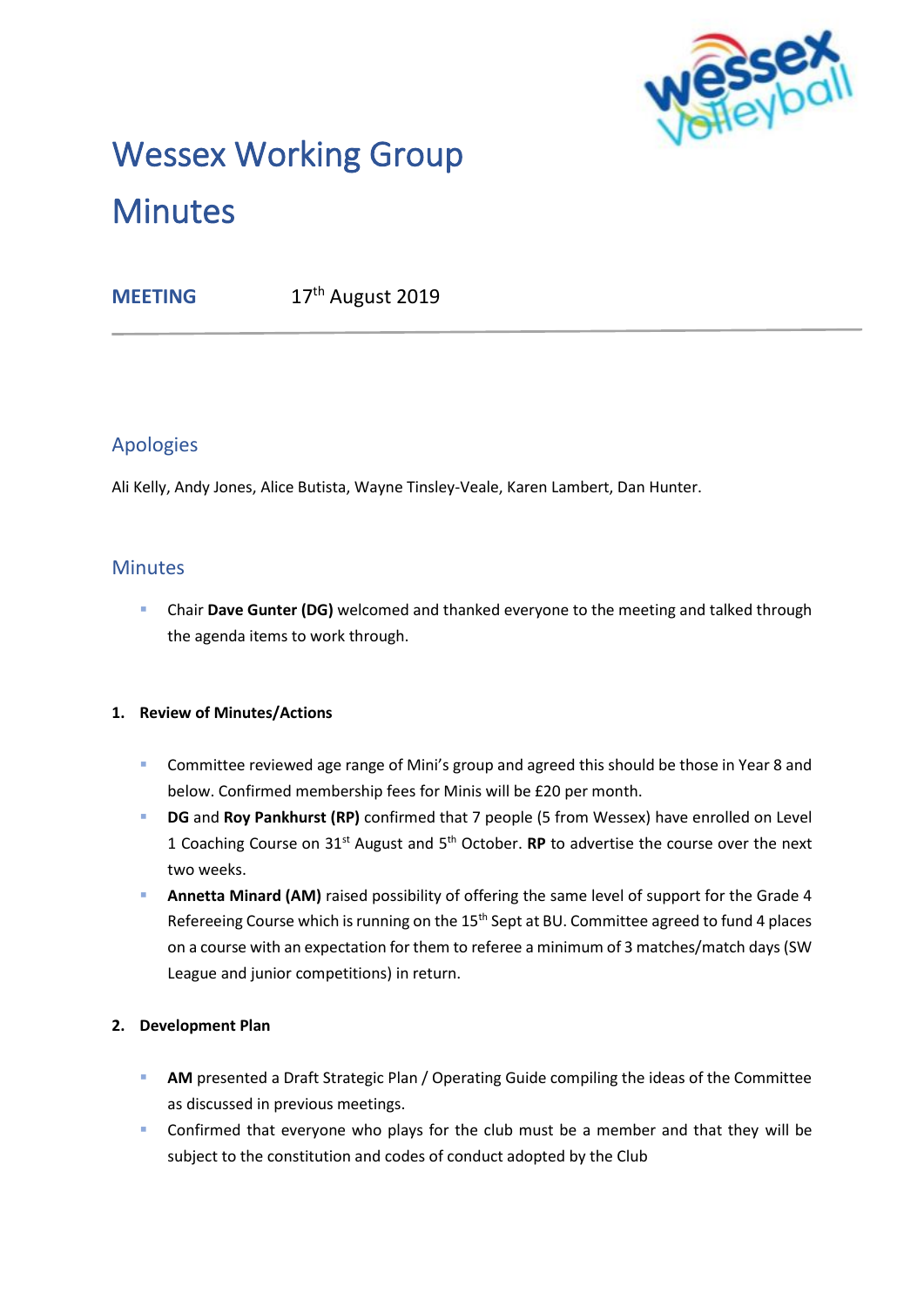- AM highlighted that all documents supporting board business, including agendas and minutes should be made available to all members.
- **DG** presented a document detailing some of the jobs that needed to be covered in the 2019/20 season. **DG** has agreed to continue working on this and issue to all members ahead of the AGM so it can be discussed collectively and that those standing for positions have a clear picture of what the role involves)
- **DG and AM** discussed implementing a Coaching Philosophy with the Committee. This highlighted the need for consistency throughout the club especially in terms of what behaviour is expected from members.
- Andy Landridge (AL) and Michelle Honeybun (MH) emphasised the need for coaches to have the freedom to make contextual decisions if a Coaching Philosophy is adopted.
- AM discussed the potential to implement internal quality assurance procedures alongside the safeguarding checks to ensure consistency throughout different teams.
- Committee agreed a coaching clinic (for club coaches) would be beneficial to feedback on different coaching styles and ideas. Would ideally look to meet three times a year, once per school term.
- AL drew attention to the need to consolidate a successful strategic plan for indoor volleyball before trying to implement this for beach volleyball as well.
- Committee agreed that someone should be appointed as Vice Chairman going forward.
- It was agreed that Members of the Board will be elected at the AGM and serve for a term of two years whilst the Chair and Treasurer will serve a term of three years, provided they accept.
- **RP** said he would be happy to act as the link between Volleyball England and Wessex Volleyball as well as the local volleyball associations (ie. Volleyball Dorset/Active Dorset).
- **E** All club policies are to be made available on the website. **Colin Angell (CA)** agreed to read through and check the policies before they were published.
- **DG** emphasised the need to ensure there is a consistency of skills and tactics being taught through the club. It was also said that the club should aim to avoid early specialisation of players. **Anthony Roberts (AR)** mentioned that Wessex players used to be known as good allrounders and that this should be a focus going forward. It was agreed that a separate coaches meeting was required to discuss this area.
- AR to review document outlining player expectations so that this can be communicated to players within the new-member packs.
- AM emphasised the need to have manager roles that are separate from coaching roles. MH said it would be beneficial to have the opportunity to job-share some of these roles.
- The role of Junior Development Co-ordinator is going to be looked at in the future.
- **E** Also discussed potential to bring in an external coach to improve junior and coach development.
- **DG** suggested bringing in a Junior Officials Award to train those juniors who help referees at competitions and to ensure that they are aware of their responsibilities. This will also improve the perception of the club when competing.
- Committee agreed that an annual review of the season's performance would be beneficial.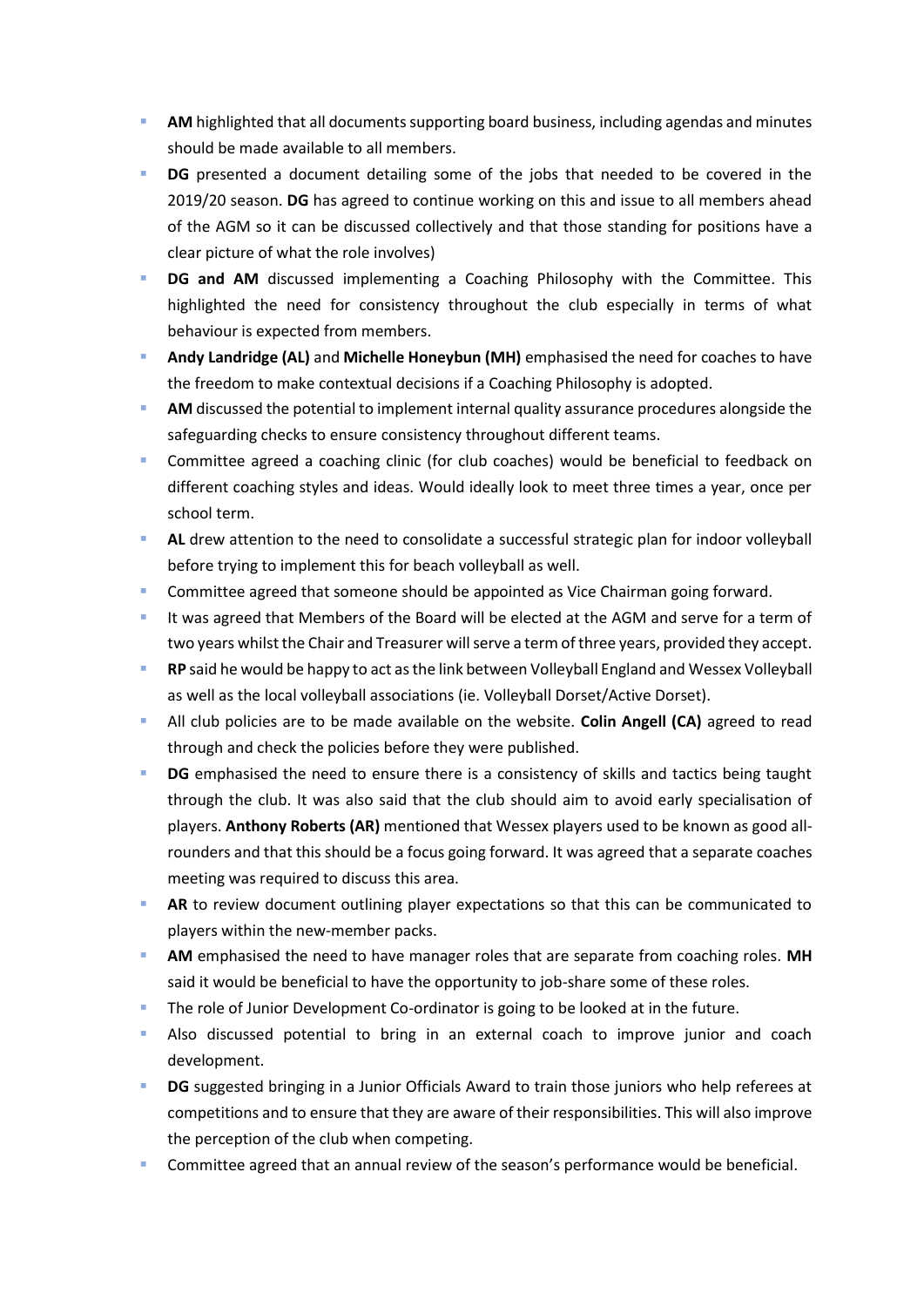- Concluded that a simple document outlining the strategic plan will be handed out at the AGM on 7<sup>th</sup> September so people can see what the Committee has been discussing.
- AM agreed to design an Action Plan to be handed out at the AGM so that member ideas can be collated ahead of the 2019/20 season.

#### *Actions:*

- **AM/DG** to create a flowchart detailing the board structure, to include sub-committees
- AM to design an Action Plan ahead of the AGM
- **EXECUTE:** AM agreed to produce a meeting timeline following the AGM
- **DG** to continue working on job profiles ahead of the AGM

#### **3. Finance**

- Peter Lambert (PL) presented accounts accurate to 16<sup>th</sup> August 2019.
- **These confirmed that the club is in a strong financial position going forward.**
- **E** It was also said that available funds are being invested in club development
- **PL** has agreed to provide regular updates as Treasurer to ensure that the financial position is stable before too much expenditure is agreed at Board level.
- **DG** confirmed that **Wayne Tinsley-Veale (WTV)** has audited the Club's volleyballs and after **DG** discussed the quotes he had received, the Committee agreed to £950 being spent on new Volleyball's and bags. **WTV** will then distribute these out to coaching staff.
- **DG** to purchase 4 First Aid Kits and ice packs as necessary.
- **Andy Jones (AJ)** to arrange a First Aid course for members to attend.
- **DG** to purchase 2 new Scoreboards.

#### **4. Kit Update**

- **AR** confirmed there is one complete set of women's kits.
- **AR** to ask again for all kit to be handed in so that it can be audited. Decisions to purchase new kit will be made going forward.

#### **5. AGM / Workshop**

- Committee agreed **DG** and **AM** will present the strategic plan to the group along with the other documents mentioned
- **DG** to co-ordinate marketing prior to 7<sup>th</sup> September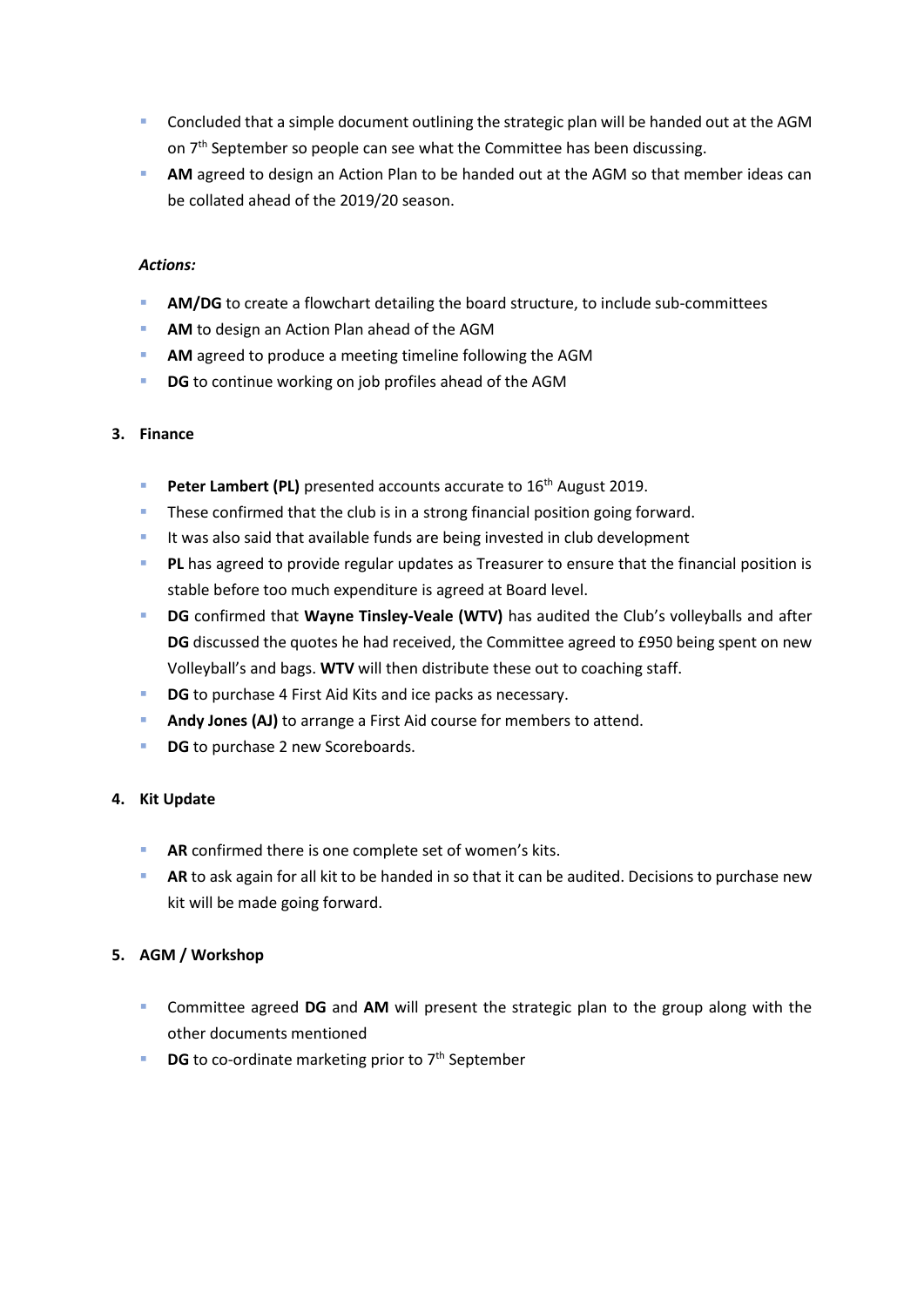#### **6. PE Conference**

**DG** to attend Dorset PE Conference at end of September at Queen Elizabeth School – potential to bring another person along.

#### **7. Training Schedule**

- **DH, WTV** and DG have agreed a training schedule for the 2019/20 season.
- **DG** highlighted Minis will now have two training sessions per week.
- **EXP** Parkstone Grammar School to be utilised more in the upcoming season, and the Committee acknowledged that this would not be any more costly than using LeAF.

#### **8. Sitting Volleyball**

- **DG** presented the idea of introducing a few Sitting Volleyball sessions further into the indoor season.
- **DG** to make contact regarding a Sitting Volleyball coach running these sessions on behalf of the club.
- Committee discussed potential for funding through Active Dorset

#### **9. Website**

- **DG** to follow up with internal contact about potential website development.
- Committee agreed this is an important aspect to be discussed going forward, to include **DH.**

#### **10. Meeting with Head of PE at LeAF**

**• DG** to meet with Head of PE at LeAF in the new academic year regarding storage facilities and Health and Safety. Also looking to discuss supporting a new volleyball scheme in LeAF that would see players train with Wessex.

#### **11. AOB**

- **CA** asked about the use of the Mobile Banking App to collect tournament fees going forward. Agreed it will be used for Super League and Women 2 and 3 teams in 2019/20 season. Junior tournament fees to be collected in cash.
- **DG** and Helen Rushby (HR) fed back on the Volleyball England Conference. Mentioned the different workshops attended and the decision by VE to introduce registration fees for all juniors playing in National Cup games. The Committee decided the Club should issue a statement regarding this decision but it was confirmed that all members will have to cover these costs themselves.